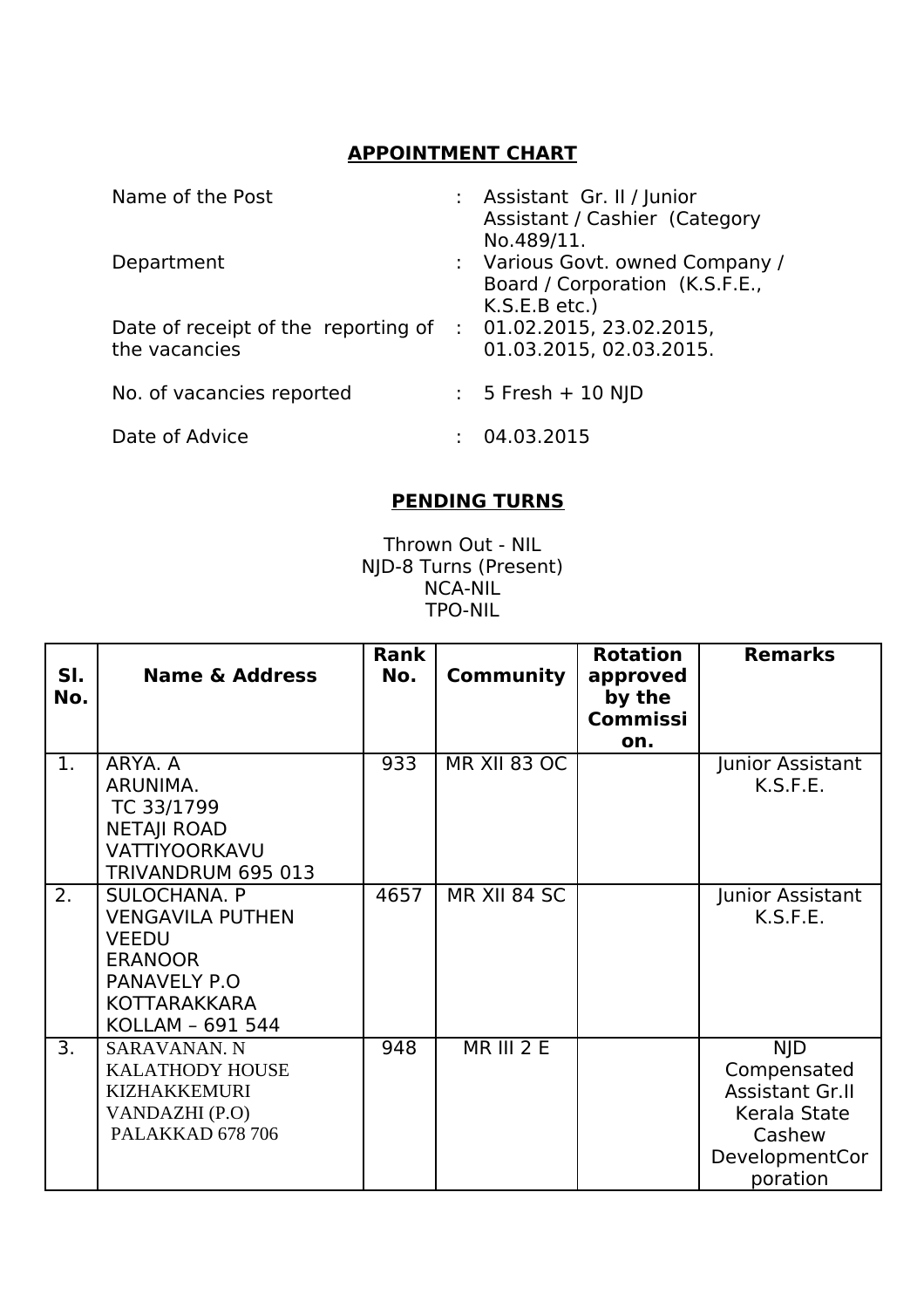| 4.<br>5. | <b>MANU KRISHNAN</b><br><b>KRISHNA BHAVANAM</b><br>PRAYAR SOUTH, OACHIRA<br>ALUMPEEDIKA (P.O)<br>690 547<br>ASWATHY JAYAKUMAR. K<br>POKKITTUVILA VEEDU<br><b>VLATHANKARA</b><br>CHENKAL (P.O)<br>THIRUVANANTHAPURAM<br>695 132 | 937<br>938 | MR III 3 OC<br>MR III 7 OC | <b>NJD</b><br>Compensated<br><b>Assistant Gr.II</b><br>Kerala State<br>Cashew<br>Development<br>Corporation<br><b>NJD</b><br>Compensated<br><b>Assistant Gr.II</b><br>Kerala State<br>Cashew<br>DevelopmentCor<br>poration |
|----------|--------------------------------------------------------------------------------------------------------------------------------------------------------------------------------------------------------------------------------|------------|----------------------------|----------------------------------------------------------------------------------------------------------------------------------------------------------------------------------------------------------------------------|
| 6.       | <b>AGNES PETER</b><br>THANNIKKAPPILLY HOUSE<br><b>OLANAD</b><br><b>ERNAKULAM</b><br>VARAPUZHA (P.O)<br>683 517                                                                                                                 | 2195       | MR III 8 LC/AI             | <b>NJD</b><br>Compensated<br><b>Assistant Gr.II</b><br>Kerala State<br>Cashew<br>DevelopmentCor<br>poration                                                                                                                |
| 7.       | SUMAIYA. M.F<br>POOYAPPALLIL HOUSE<br>PV NORTH,<br>THAZHAVA (P.O)<br><b>KARUNAGAPPALLY</b><br>KOLLAM 690 523                                                                                                                   | 1746       | <b>MR III 16 M</b>         | <b>NJD</b><br>Compensated<br><b>KMML</b><br><b>TP Unit</b>                                                                                                                                                                 |
| 8.       | <b>GOMATHY. N</b><br><b>SREE PADMAM</b><br>TC 64/864<br><b>KARUMOM</b><br>THIRUVANANTHAPURAM<br>695 002                                                                                                                        | 942        | <b>MR X 21 OC</b>          | <b>NJD</b><br>Compensated<br><b>KMML</b><br><b>TP Unit</b>                                                                                                                                                                 |
| 9.       | UNNIKRISHNAN. K. A<br>KONJANGATH HOUSE<br>PENGAMUCK POST<br>KATTAKAMPAL VIA<br><b>THRISSUR</b><br>680 544                                                                                                                      | 4675       | <b>MR X 24 SC</b>          | <b>NJD</b><br>Compensated<br><b>KMML</b><br><b>TP Unit</b>                                                                                                                                                                 |
| 10.      | MUMTHAS. P.L<br>229 C, ACT COLONY<br>KOCHANGADY, KOCHI<br><b>ERNAKULAM</b><br><b>THOPPUMPADY</b><br>682 005                                                                                                                    | 1747       | <b>MR XII 36 M</b>         | <b>NJD</b><br>Compensated<br><b>KMML</b><br><b>TP Unit</b>                                                                                                                                                                 |
| 11.      | <b>GIRISH JOSE</b><br><b>THOTTATHIL</b><br>THOMMANKUTHU (P.O),<br><b>IDUKKI (DIST)</b><br>685 581                                                                                                                              | 944        | <b>MR XII 85 OC</b>        | Junior Assistant<br>K.S.F.E.                                                                                                                                                                                               |